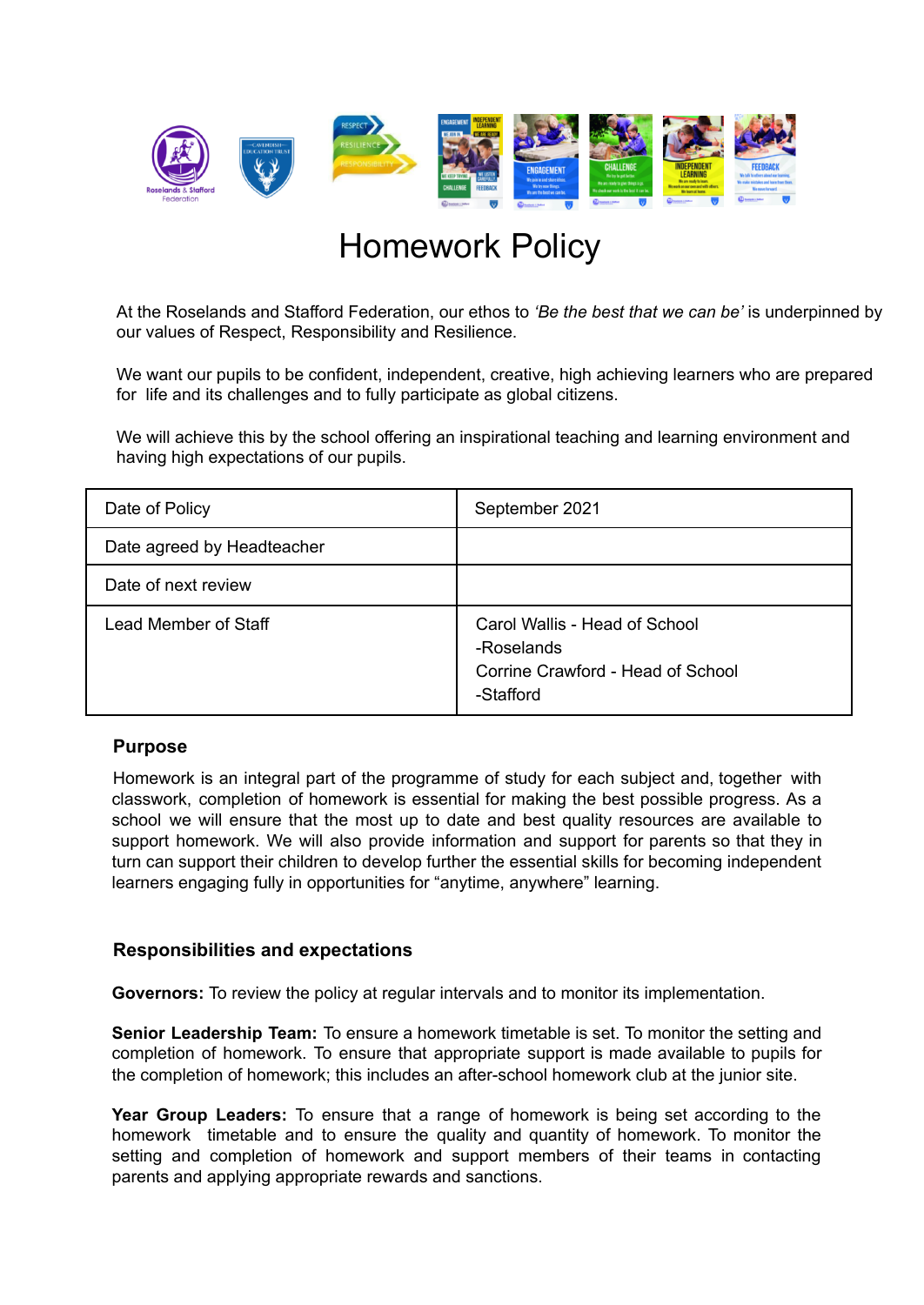**Teachers:** To set appropriately challenging, engaging and manageable homework, in line with the homework timetable. To model homework expectations. To mark and return homework, providing feedback to pupils, in a timely manner. To contact the parents of and apply appropriate rewards and sanctions to, students who fail to complete homework.

**Pupils:** To access homework set. To complete and hand in homework on time. To communicate to teachers any barriers affecting the completion of homework.

**Parents/carers:** To support the implementation of the school's homework policy. To support their child in managing their time effectively so that homework is completed and handed in on time. Parents/carers are central to their child's success and have a vital role in ensuring their child benefits from homework. Work completed at home is key to parents' understanding of their child's progress and what is happening in the curriculum.

Children should have a suitable space within which they can complete their homework. Parents/carers should feel confident in giving guidance to children regarding how homework should be tackled, as well as answering questions to support. It is important that parents/carers have high expectations about the quality of the homework being produced by their child.

If parents have concerns about homework, in the first instance they should contact the class teacher.

#### **Homework as an entitlement.**

Time spent productively on homework throughout the Federation is equivalent to more than an extra year of schooling.

Homework tasks prepare pupils for learning in the classroom and consolidates or extends the learning which has already taken place.

To ensure pupils are able to engage fully with their entitlement to homework, and to support those without computer access at home, pupils can access support with homework through an after school homework club at Stafford.

| <b>Homework Timetable</b> |                                                              |                                                                              |  |
|---------------------------|--------------------------------------------------------------|------------------------------------------------------------------------------|--|
| <b>Year Group</b>         | <b>Homework</b>                                              | Due by                                                                       |  |
| Reception                 | Reading: read 5 times a week and<br>sign reading record book | Reading record books checked daily and<br>raffle ticket rewarded on a Friday |  |
|                           | Sounds Write                                                 | 1 piece a week in Autumn term                                                |  |
|                           | Key words                                                    | 1 piece a week in Spring and Summer term                                     |  |
|                           | Topic work (optional)                                        | 1 piece each term                                                            |  |
|                           | Doodle Maths                                                 | Children access and try to stay in the green                                 |  |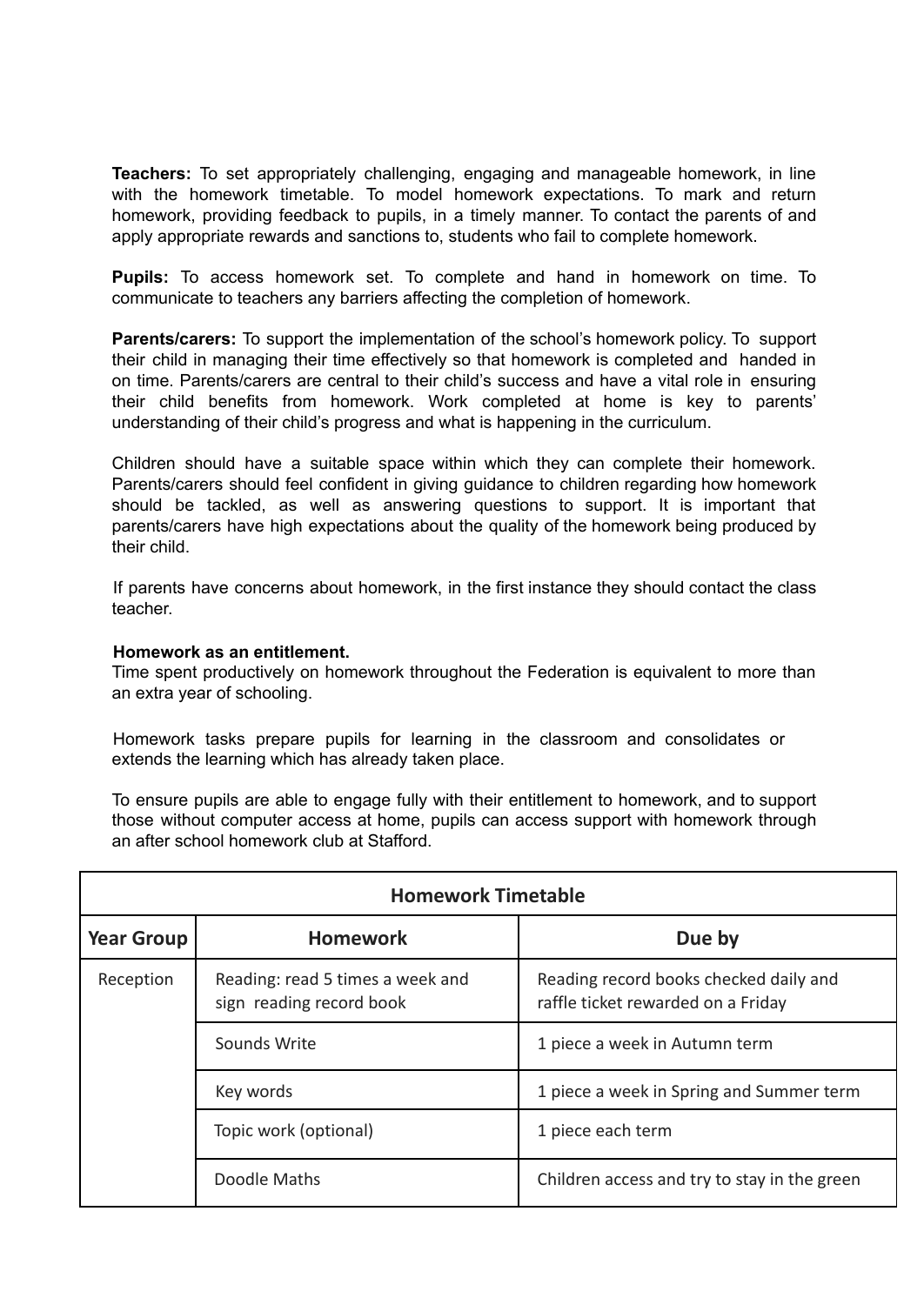| Year 1        | Reading: read 5 times a week and<br>sign reading record book                                                                                                                            | Reading record books checked daily and raffle<br>ticket awarded on a Friday                                                                                                                                             |
|---------------|-----------------------------------------------------------------------------------------------------------------------------------------------------------------------------------------|-------------------------------------------------------------------------------------------------------------------------------------------------------------------------------------------------------------------------|
|               | Sounds Write/handwriting                                                                                                                                                                | Weekly                                                                                                                                                                                                                  |
|               | Doodle maths 30 mins                                                                                                                                                                    | Checked on a Friday and Pillar point<br>awarded                                                                                                                                                                         |
|               | Topic work (optional)                                                                                                                                                                   | 1 piece each term                                                                                                                                                                                                       |
|               |                                                                                                                                                                                         |                                                                                                                                                                                                                         |
| Year 2        | Reading: read 5 times a week and<br>sign reading record book                                                                                                                            | Reading record books checked daily and<br>Pillar point awarded on a Friday                                                                                                                                              |
|               | Sounds Write/handwriting:                                                                                                                                                               | Weekly                                                                                                                                                                                                                  |
|               | Doodle maths 50 mins                                                                                                                                                                    | Checked on a Friday and Pillar point awarded                                                                                                                                                                            |
|               | Topic work (optional)                                                                                                                                                                   | 1 piece each term                                                                                                                                                                                                       |
|               |                                                                                                                                                                                         |                                                                                                                                                                                                                         |
| Years $3 - 4$ | <b>Reading:</b><br>Read personal book at least 15minutes, at<br>least 5 times weekly                                                                                                    | Reading record books checked weekly.<br>Reading Robot token awarded when 10<br>Recommended Reads completed.                                                                                                             |
|               | <b>Sounds Write/spelling:</b><br>Focus sounds will be sent home in<br>reading record books for practise                                                                                 | Pupils will complete dictation activities throughout<br>the week which will assess their understanding of<br>the focus sounds.                                                                                          |
|               | <b>Maths Doodle:</b><br>Stay 'in the green' by regular (at least 5<br>times weekly) practise - the time for<br>this will be set by the teacher and may<br>vary according to pupil need. | This will be checked weekly and recorded in<br>Reading record books.<br>Class competition celebrated in celebration<br>assembly. Individual certificates celebrated in<br>classrooms.                                   |
|               | <b>Times Tables:</b><br>At least 5 minutes, at least 5 times<br>weekly<br>This could be through TT Rockstars,<br>DoodleMaths or through oral practise.                                  | Teachers will test times tables knowledge regularly<br>until pupils are confident with all multiplication<br>and division facts, up to 12x12, in and out of order.<br>(For most pupils, this will be the end of Year 4) |
|               | <b>Optional extras:</b><br><b>Bedrock Vocabulary</b><br>Mirodo tasks<br>Topic based learning menu                                                                                       | Please record this in reading records so that this<br>can be celebrated with your child.                                                                                                                                |
| Years $5 - 6$ | <b>Reading:</b><br>Read personal book at least 15minutes, at                                                                                                                            | Reading record books checked weekly on Fridays.<br>Reading Robot token awarded when 10                                                                                                                                  |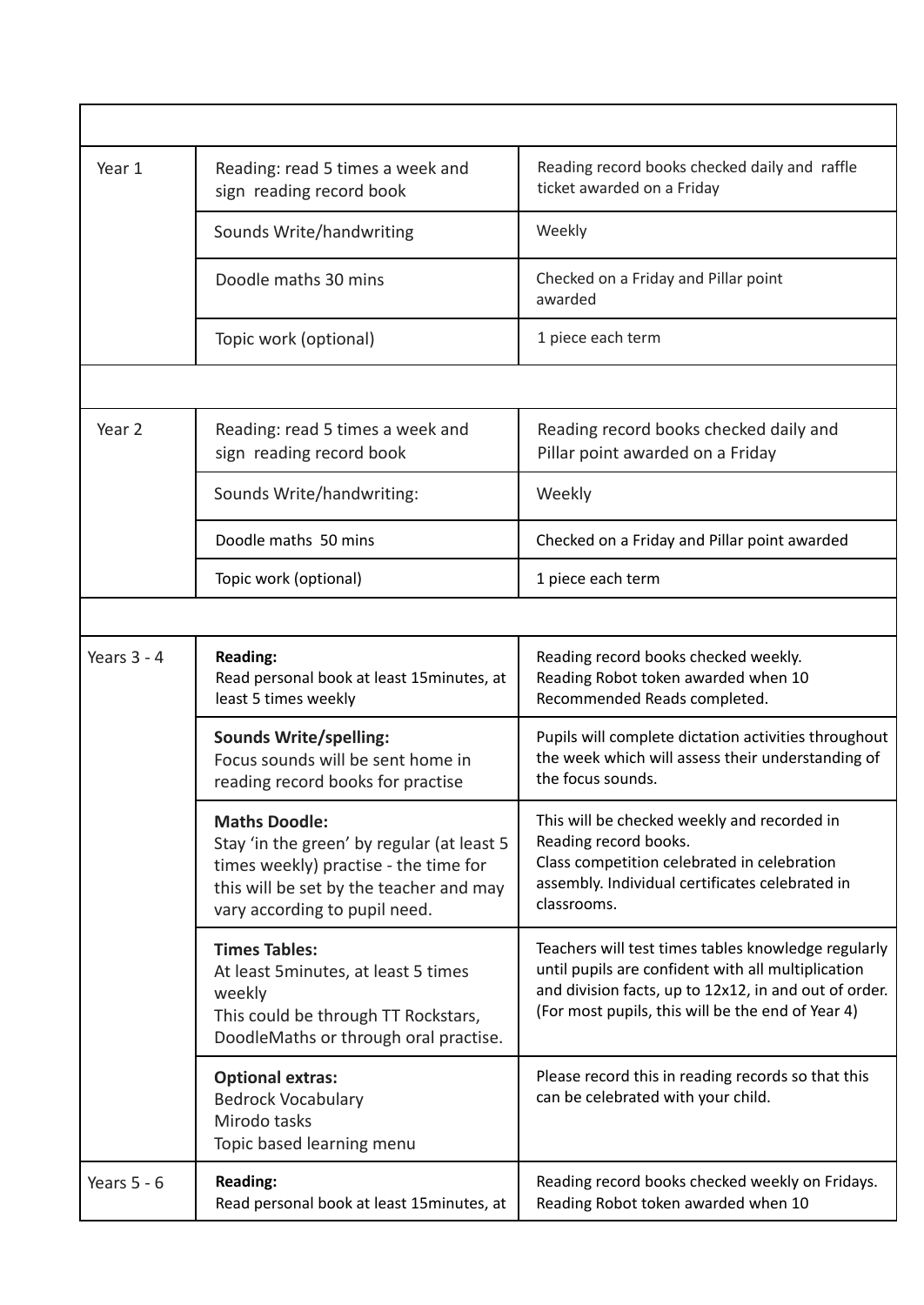|                                                                                                                                                                                                  | least 5 times weekly                                                                                                                                                                    | Recommended Reads completed.                                                                                                                                                          |  |
|--------------------------------------------------------------------------------------------------------------------------------------------------------------------------------------------------|-----------------------------------------------------------------------------------------------------------------------------------------------------------------------------------------|---------------------------------------------------------------------------------------------------------------------------------------------------------------------------------------|--|
|                                                                                                                                                                                                  | <b>Bedrock Vocabulary:</b><br>Complete a Bedrock unit at least once<br>a week.                                                                                                          | This will be checked weekly and recorded in<br>Reading record books.                                                                                                                  |  |
|                                                                                                                                                                                                  | <b>Sounds Write/spelling:</b><br>Focus sounds will be sent home in<br>reading record books for practise                                                                                 | Pupils will complete dictation activities throughout<br>the week which will assess their understanding of<br>the focus sounds.                                                        |  |
|                                                                                                                                                                                                  | <b>Maths Doodle:</b><br>Stay 'in the green' by regular (at least 5<br>times weekly) practise - the time for<br>this will be set by the teacher and may<br>vary according to pupil need. | This will be checked weekly and recorded in<br>Reading record books.<br>Class competition celebrated in celebration<br>assembly. Individual certificates celebrated in<br>classrooms. |  |
|                                                                                                                                                                                                  | <b>Times Tables:</b><br>Continue practising until all times<br>tables are confident with up to 12x12.                                                                                   | Multiplication and division facts, up to 12x12, in<br>and out of order.<br>Please record successes in reading records so that<br>this can be celebrated with your child.              |  |
|                                                                                                                                                                                                  | <b>Optional extras:</b><br><b>SATS</b> companion tasks<br>Topic based learning menu                                                                                                     | Please record this in reading records so that this<br>can be celebrated with your child.                                                                                              |  |
| The following will be recorded in pupils' reading record books to track home learning. Parents and carers<br>can also access pupils' progress in the Bedrock and Doodle Maths programmes online. |                                                                                                                                                                                         |                                                                                                                                                                                       |  |
| Date:                                                                                                                                                                                            |                                                                                                                                                                                         |                                                                                                                                                                                       |  |
| <b>Reading x 5</b>                                                                                                                                                                               | <b>Bedrock vocabulary</b>                                                                                                                                                               | Doodle Maths in the green                                                                                                                                                             |  |
|                                                                                                                                                                                                  | bedrock learning                                                                                                                                                                        | <b>doodlemaths</b>                                                                                                                                                                    |  |

A Merit for Independent Learning will be awarded for any pupil with all 3 items ticked off that week.

### **Variety of homework**

Homework is differentiated to meet the needs of different abilities through the texts the pupils read and through the online programmes. There may be adaptations to the homework timetable on an individual level to meet specific needs of pupils and class teachers will discuss any such needs with parents and carers on an individual basis. If parents and carers have further concerns around accessing homework, they should discuss these with the class teacher.

### **The use of IT and homework**

The changing nature of society means that technology should be something that schools embrace. This means that a good deal of homework is IT based. We will endeavour to support pupils with access to IT. If IT access is unavailable at home the Homework Club is available to support pupils. If parents and carers have further concerns around accessing homework, they should discuss these with the class teacher.